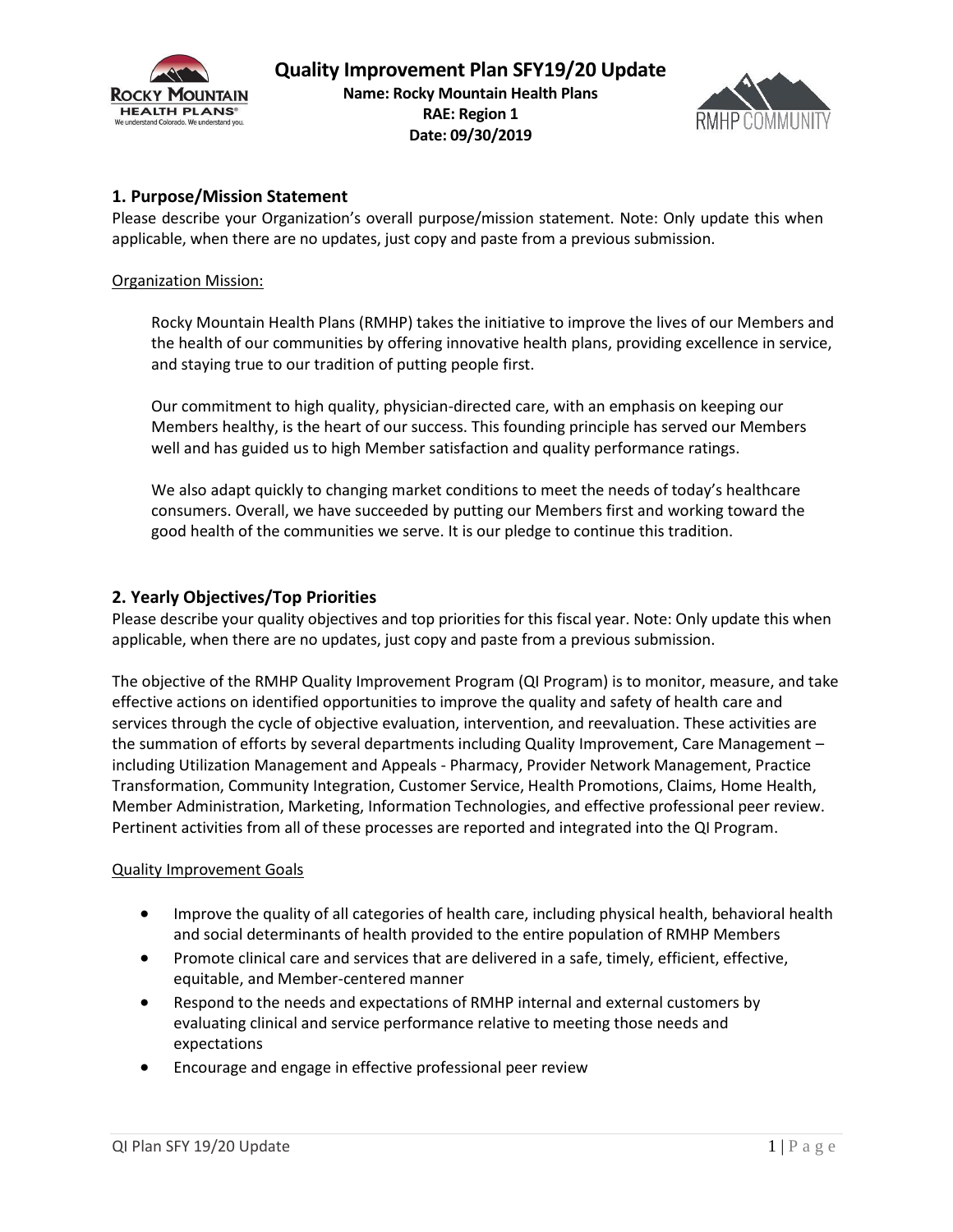



- Support and facilitate health care entities in geographically distinct areas in coordinating the collection and utilization of quality improvement information
- Evaluate and improve the effectiveness of the QI Program by developing action plans based on measured outcomes
- Report results of quality improvement efforts
- Ensure compliance with statutory requirements and accreditation standards

### Quality Objectives

- Collect and review information from Members about their experience of care. Develop and implement data-informed performance improvement activities to address areas of concern and opportunities for improvement.
- Review and respond to Member and provider quality of care concerns through interdepartmental committee activities. Identify and evaluate related trends. Take corrective action if deemed warranted.
- Monitor and improve Member access to and continuity of care through interdepartmental committees as well as Advisory Council feedback and activities.
- Improve Member awareness, health literacy and engagement in their own health care.
- Identify, through multiple mechanisms, important areas of care, safety, and service to be monitored. Initiate and complete necessary activities.
- Promote quality and safety of clinical care by reviewing identified adverse Member outcomes, identifying and evaluating trends, and taking corrective action if deemed warranted.
- Coordinate and facilitate the collection, review and submission of performance measures and QI data pertinent to services provided to RMHP Members by contracting entities.
- Facilitate the development, distribution, and implementation of clinical practice guidelines of importance to the RMHP Membership.
- Use results of performance measurement to continually improve care delivered to the Membership including Performance Improvement Projects.
- Monitor the cultural and linguistic needs of Members and determine if actions are required in order to serve the diverse needs of the Membership.
- Identify Members with complex health needs and improve coordination of care and services for Members receiving care and services from providers and agencies.
- Identify Members with special health care needs (as defined by the Department of Health Care Policy and Financing) and develop mechanisms to assess the quality and appropriateness of care furnished to this population.
- Credential/recredential practitioners.
- Monitor and improve practitioner adherence to standards for preventive, behavioral health treatment and chronic illness care.
- Collaborate with the Provider Network to manage utilization.
- Collect and review data related to the over and under-utilization of health care services, including partnering with the Department of Health Care Policy and Financing in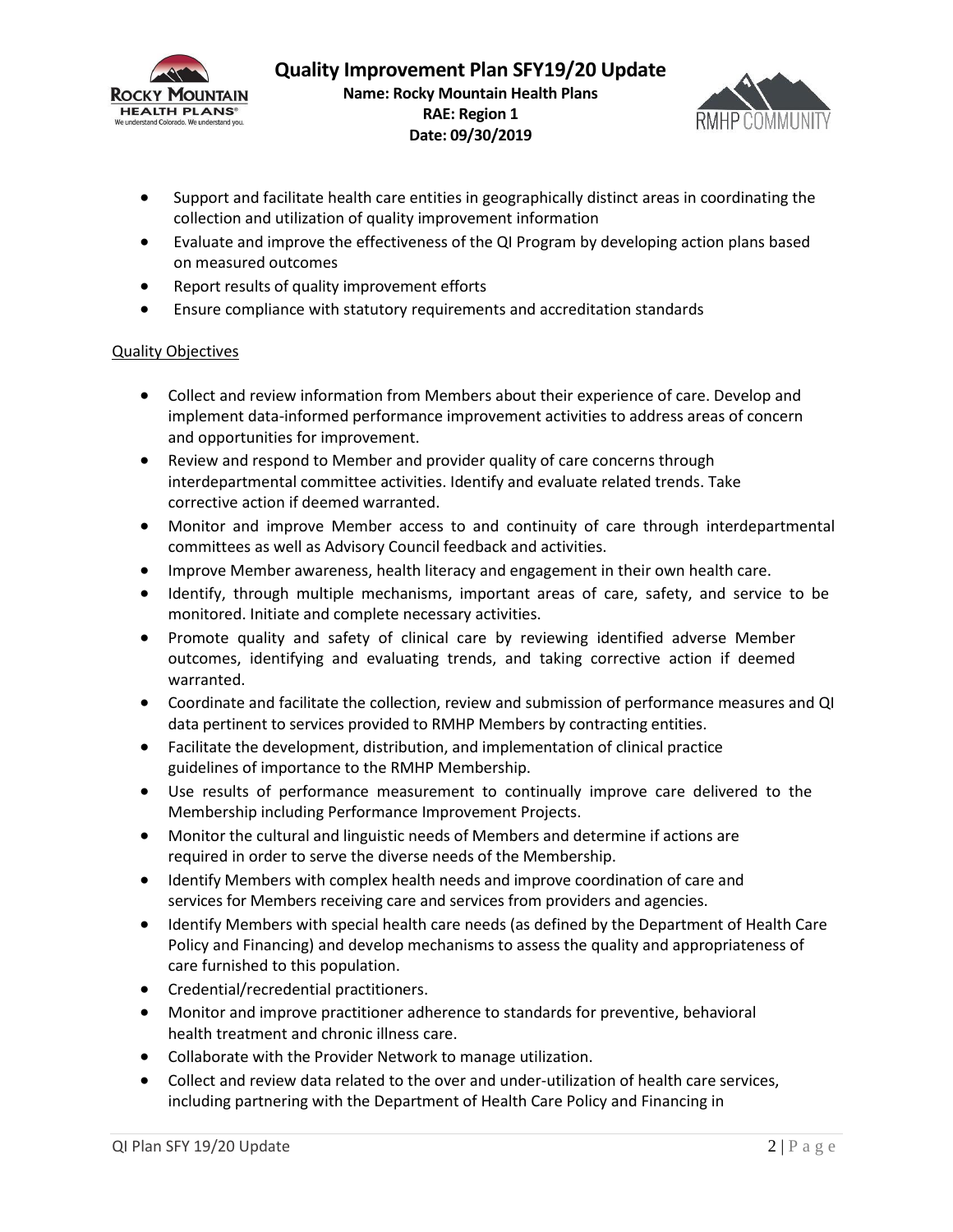



administering the Client Over-Utilization Program (COUP). This information will be used for data-informed interventions with Members and Providers.

- Monitor and improve practitioner adherence to standards for medical record documentation.
- **•** Participate in External Quality Reviews.
- Develop continuing medical education (CME) and Behavioral Health training programs based on results of performance measurements, audits, quality improvement data and Member feedback.
- Report QI activity progress and findings to providers and others, including Members as deemed appropriate. Advance the awareness of the QI Program within the organizational structure and processes.

## Top Priorities for Fiscal Year

- Continue development and implement a value-based model for the Behavioral Health network.
- Continue development and implement a quality assurance oversight program of Behavioral Health network.
- Engage Members and Stakeholders in directing and informing performance and quality improvement of the Regional Accountable Entity (RAE).
- Continue to engage in data-driven quality improvement processes at both the practice and RAElevel.
- Meet or exceed benchmarks for key performance indicators, Behavioral Health Incentive Program measures and performance improvement projects.
- Improve access to high-quality Primary and Behavioral Health Care.
- Continue development and implement processes to evaluate and incorporate social determinants of health data into whole-person assessment and stratification with connection to resources.
- Improve pregnancy-related care.
- Improve diabetes-related care.
- Improve childhood and adolescent immunizations and well-care.

## **3. Program Leadership**

Please list the individuals who are in your quality program. Please include their contact information. Note: Only update this when applicable, when there are no updates, just copy and paste from a previous submission.

## **Chief Clinical Officer, Kevin Fitzgerald, [Kevin.Fitzgerald@rmhp.org](mailto:Kevin.Fitzgerald@rmhp.org)**

The Regional Accountable Entity (RAE) Chief Clinical Officer (CCO) is responsible for defining the overall clinical vision for the organization and provides clinical direction to network management, quality improvement, utilization management and credentialing divisions. The CCO provides medical oversight, expertise and leadership to ensure the delivery of coordinated, cost-effective services and supports for Members. Additionally, the CCO participates in strategy development and the design and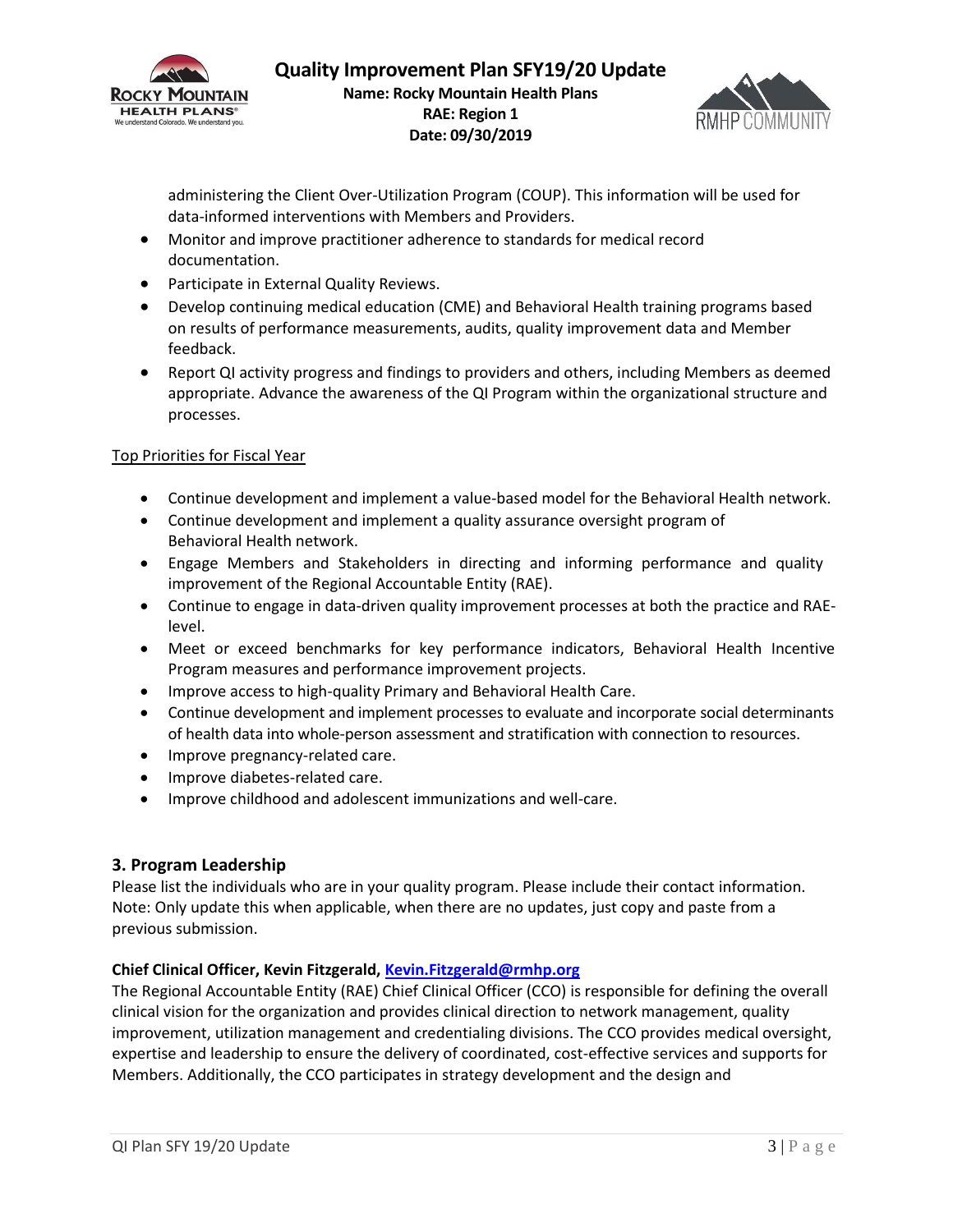



implementation of innovative clinical programs and interventions with the Health Neighborhood and Community.

### **Behavioral Health Medical Director, William Elsass, William.Elsass@optum.com**

The RAE Psychiatric Medical Director position is responsible for providing oversight to and direction of the utilization management program and performing peer reviews as necessary. This individual will interact directly with psychiatrists, behavioral health providers and other clinical professionals who consult on various processes and programs. The psychiatric medical director is part of a leadership team that manages development and implementation of evidence-based treatments and medical expense initiatives and will also advise leadership on healthcare system improvement opportunities. They are responsible for maintaining the clinical integrity of the program, including timely peer reviews, appeals and consultations with providers and other community-based clinicians, including general practitioners and will work collaboratively with the health plan CMO, clinical, network and quality staff.

#### **Clinical Program Development and Evaluation Director, Lori Stephenson,**

#### **[Lori.Stephenson@rmhp.org](mailto:Lori.Stephenson@rmhp.org)**

The Clinical Program Development and Evaluation Director is responsible for the ongoing development and deployment of Practice Transformation initiatives and other related initiatives. The Director oversees staff of the Practice Transformation Team and the Clinical Outcomes Analysis team. The Clinical Program Development and Evaluation Director is responsible for directing the Clinical Outcome Analysis team for the purpose of clinical program evaluation, ongoing monitoring, and ongoing improvement as well as collaboration with all necessary departments and external entities for the effective development, implementation, and integration of initiatives.

**Quality Improvement Director, Maura Cameron, [Maura.Cameron@rmhp.org](mailto:Maura.Cameron@rmhp.org)** The Quality Improvement Director is responsible for executing the daily functioning of the Quality Improvement Department. The Director oversees credentialing activities, practice quality monitoring, adverse event review, regulatory compliance with quality standards and requirements, NCQA accreditation project management, as well as HEDIS and CAHPS data collection and intervention development to improve performance measures. The Director directs and coordinates all quality improvement activities, ensures alignment with federal and state guidelines and sets internal performance goals and objectives.

#### **Care Management Director, Sandy Dowd, [Sandy.Dowd@rmhp.org](mailto:Sandy.Dowd@rmhp.org)**

The Care Management Director is responsible for executing the daily functioning of the Care Management Program. The Director oversees all activities related to care management and care coordination, prospective review, concurrent review, retrospective review, and as well as Member appeal, grievances, and complaints. The Care Management Director provides oversight of the development and implementation of quality improvement initiatives performed by the RAE Care Coordination, Utilization Management and Appeals and Grievances staff and participates in interdepartmental quality improvement initiatives.

## **Regional Accountable Entity Utilization Management Director, Kila Watkins, [Kila.Watkins@rmhp.org](mailto:Kila.Watkins@rmhp.org) (Key Personnel change is in process)**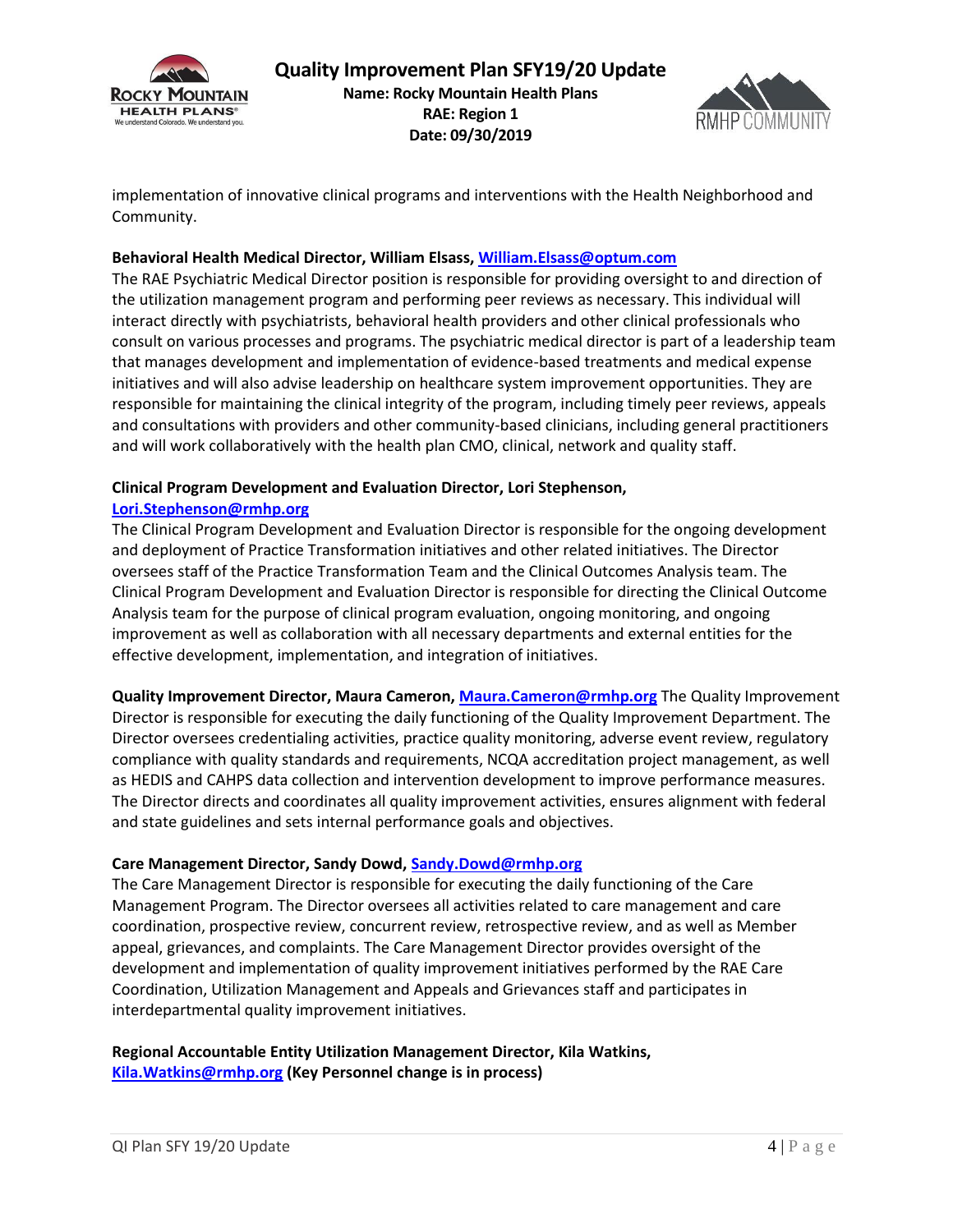

# **Quality Improvement Plan SFY19/20 Update Name: Rocky Mountain Health Plans RAE: Region 1 Date: 09/30/2019**



The Regional Accountable Entity Utilization Management Director is responsible for leading and developing the RAE utilization management program and managing the medical review and authorization process. The Director is responsible for overseeing the medical appropriateness and necessity of behavioral health services provided to Members and works closely with the Care Management Director and leads the oversight of prospective and concurrent reviews of services covered by the Capitated Behavioral Health Benefit. The Director is also responsible for analyzing and monitoring utilization trends, identifying problem areas and recommending action plans for resolution.

**Provider Network Management Director, Dale Renzi, [Dale.Renzi@rmhp.org](mailto:Dale.Renzi@rmhp.org)** The Provider Network Management Director is responsible for executing the daily functioning of the Provider Network Management Department. The Director oversees all contractual and administrative activities related to provider networks. This includes provider contracting, provider relations, and contract administration. The Provider Network Management Department works with the provider communities to create a robust provider network that meets and or exceeds the access needs of communities at reasonable rates. The Provider Network Management Director collaborates with the clinical and operational departments related to quality and access standards and actively participates in several QI committees including chairing the Access and Availability Committee and attending the Medical Advisory Council, and the Quality Improvement Committee.

### **Regional Accountable Entity Program Officer, Meg Taylor, [meg.taylor@rmhp.org](mailto:meg.taylor@rmhp.org)**

The RAE Program Officer is responsible and accountable for monitoring all phases of the Regional Accountable Entity Contract in accordance with the work plans or timelines determined by the Department of Health Care Policy and Financing. The Program Officer is responsible for ensuring the completion of all work in accordance with Contract requirements including, but not limited to, ensuring the accuracy, timeliness and completeness of all work. The Program Officer works closely with the Quality Improvement Director, Provider Network Management Director, Care Management Director, RAE Utilization Management Director and Chief Clinical Officer and maintains direct oversight of the Behavioral Health Quality Assurance and Compliance program.

## **Customer Service Director, Marci O'Gara, [Marci.O'Gara@rmhp.org](mailto:Marci.O)**

The Customer Service Director is responsible for executing the daily functioning of the Customer Service Department. The Customer Service Director oversees all aspects of the RAE OneCall Center and evaluates the quality and effectiveness of the Customer Service Department through routine monitoring of performance measures. The Customer Service Director collaborates with multiple departments to evaluate the Member's health plan experience and actively participates in several QI committees by chairing the Member Experience Advisory Council and attending the Quality Improvement Committee meetings.

#### **Internal Audit Director, Jerry Spomer, [Jerry.Spomer@rmhp.org](mailto:Jerry.Spomer@rmhp.org)**

The Internal Audit Director is responsible for executing the daily functioning of the Internal Audit Department. The Director oversees all activities related to internal financial, operational and compliance audits, fraud investigations and quality assurance processes of new provider contracts and Member plans. The Internal Audit Director participates in collaborative efforts organization wide to improve processes that directly or indirectly impact our Members. Claims Director. The Claims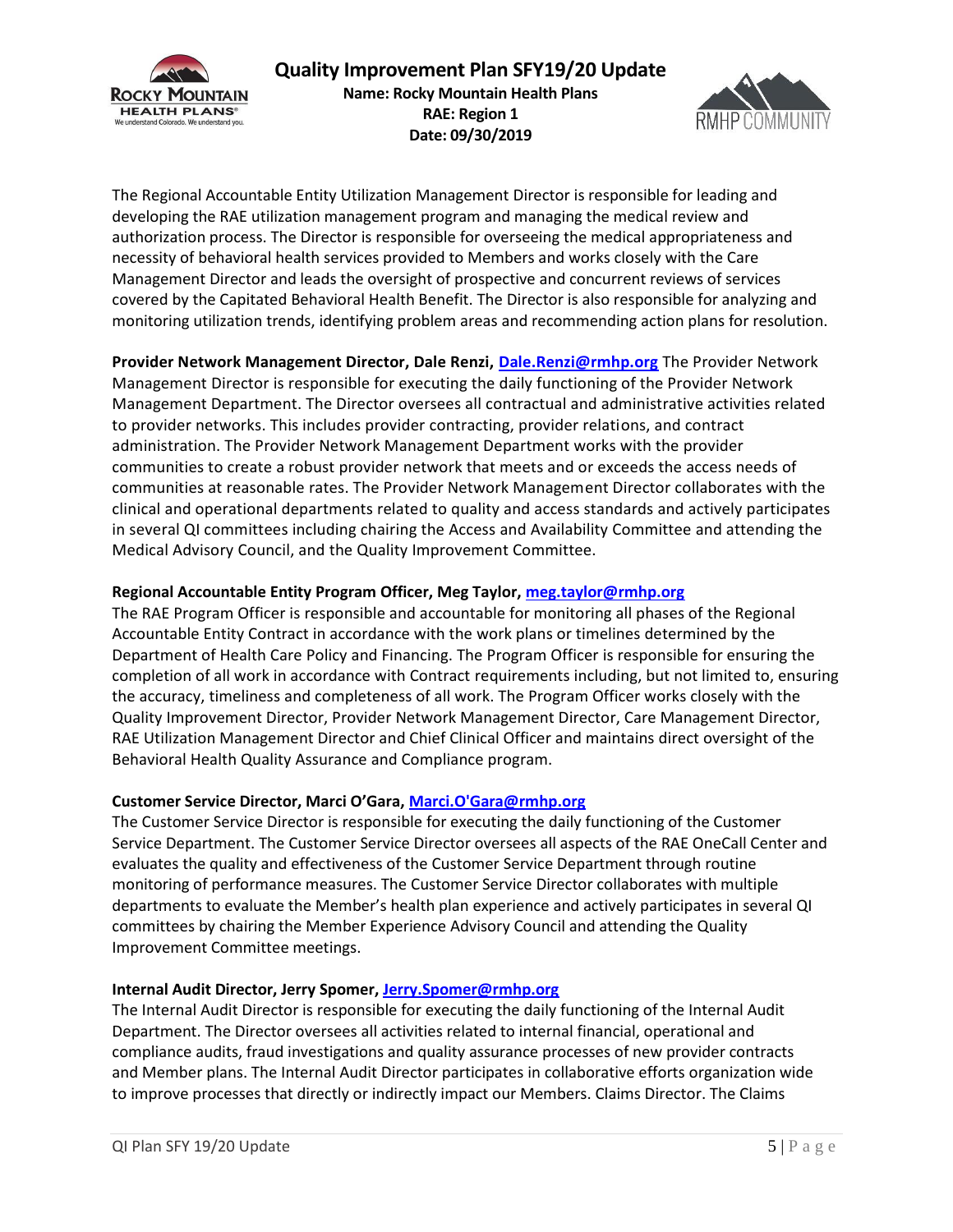



Director is responsible for executing the daily functioning of the Claims Department. The Director oversees all aspects of claims processing including assuring compliance with all state and federal regulatory requirements. The Claims Director participates in collaborative efforts organization wide to improve processes that directly or indirectly affect claims processing for Members. The Director is a Member of the Quality Improvement Committee.

# **Behavioral Health Compliance & Quality Assurance Analyst, Steven Robinson, [steven.robinson@rmhp.org](mailto:steven.robinson@rmhp.org)**

The Behavioral Health Compliance and Quality Assurance Analyst is responsible for the development and oversight of the compliance and quality of delivery of services of the RAE Capitated Behavioral Health Benefit. This includes oversight of corrective action plans and monitoring of network provider quality, outcomes and access. The Compliance and Quality Assurance Analyst works closely with the RAE Program Officer, the Quality Improvement Director and the Utilization Management Director to evaluate utilization and outcome trends and implement performance improvement initiatives.

## **Quality Improvement Analyst, Jeremiah Fluke, jeremiah.fluke@rmhp.org**

The Community Integration Quality Analyst is responsible for oversight of the Performance Improvement Projects (PIPs), the Key Performance Indicators (KPIs) for physical health and Behavioral Health Incentive Program (BHIP) measures, along with other quality improvement activities associated with the RAE Contract.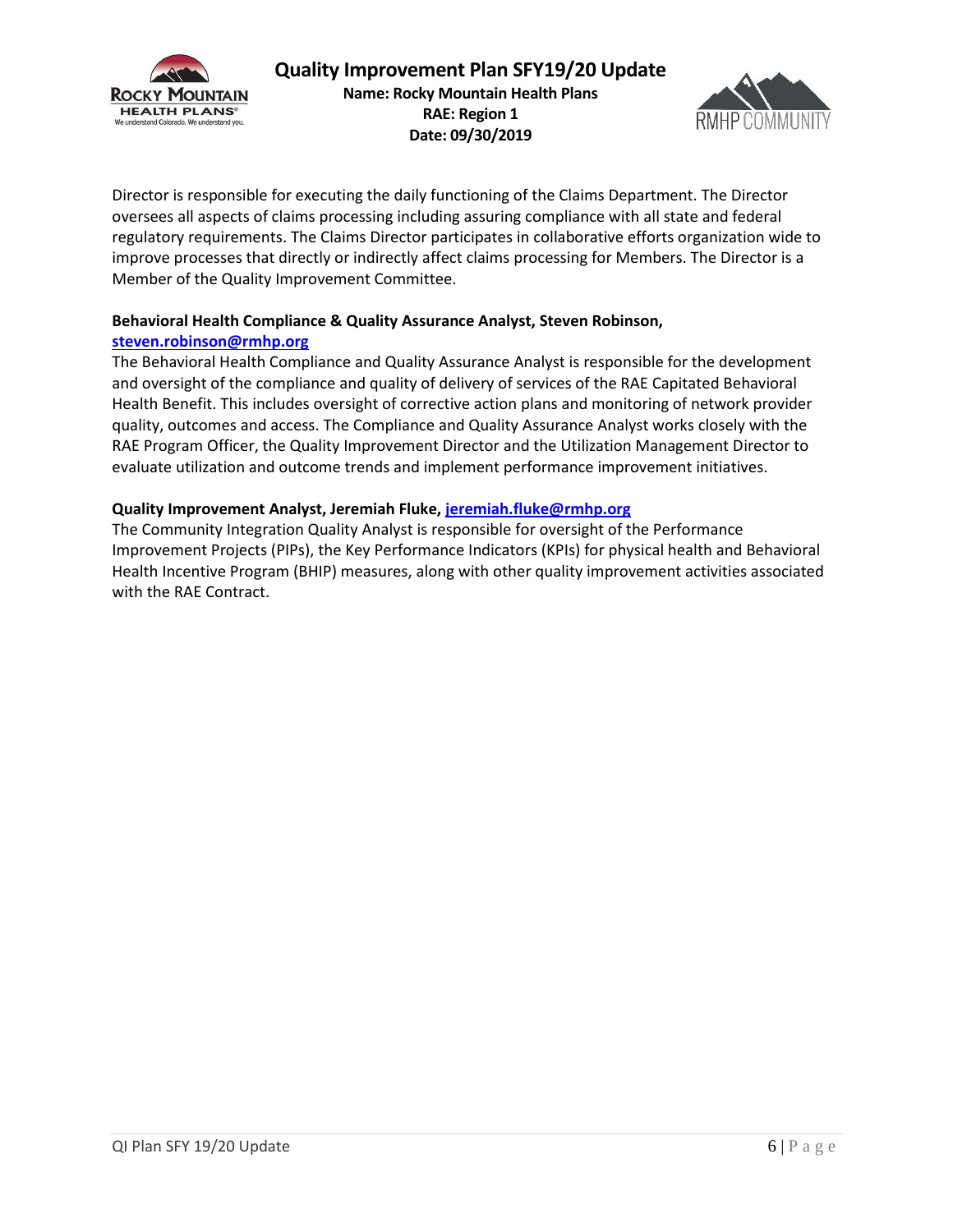

# **Quality Improvement Plan SFY19/20 Update Name: Rocky Mountain Health Plans RAE: Region 1 Date: 09/30/2019**



Please fill out the following template for all projects that are associated with the programs listed in the gray boxes.

| Goal                                                                                        | <b>Fiscal Year Objectives</b>                                                                                                                               | <b>Targeted Due Date</b> | Update                                                                                                                                                                                                                                                                                                                                                                                                                                                   |  |
|---------------------------------------------------------------------------------------------|-------------------------------------------------------------------------------------------------------------------------------------------------------------|--------------------------|----------------------------------------------------------------------------------------------------------------------------------------------------------------------------------------------------------------------------------------------------------------------------------------------------------------------------------------------------------------------------------------------------------------------------------------------------------|--|
| <b>Collection and Submission of Performance Measurement Data</b>                            |                                                                                                                                                             |                          |                                                                                                                                                                                                                                                                                                                                                                                                                                                          |  |
| Regional<br><b>Accountable Entity</b><br>(RAE), Performance<br>Improvement<br>Project (PIP) | Improve the rate of depression<br>screenings in a primary care setting<br>and follow-up with a behavioral health<br>provider following a positive screening | 6/30/2020                | In progress: The practice has moved through<br>Modules 1, 2, & 3 of the Rapid Cycle PIP<br>process. Narrowed intervention is identified<br>and FY 19/20 will be the focus of Module 4 -<br>Intervention testing. The intervention that<br>CMM is conducting: Health texting campaign<br>through new software, Relatient, to engage<br>members and encourage an annual wellness<br>visit that will include depression screening.                          |  |
| <b>RAE PIP</b>                                                                              | Improve well-child visits for children<br>for Medicaid Members ages 15 -18<br>years old                                                                     | 6/30/2020                | In progress: The practice has moved through<br>Modules 1, 2, & 3 of the Rapid Cycle PIP<br>process. Narrowed intervention is identified<br>and FY 19/20 will be the focus of Module 4 -<br>Intervention testing. The intervention that<br>MFCU is conducting: Text reminder campaign<br>for members that have not been seen in prior<br>12 months or attributed to practice but not<br>seen, engagement of members to complete<br>annual wellness visit. |  |
| Child Health Plan<br>Plus (CHP+) PIP                                                        | Improve well-child visits for children<br>for Medicaid Members ages 15 -18<br>years old                                                                     | 6/30/2020                | In progress: The practice has moved through<br>Modules 1, 2, & 3 of the Rapid Cycle PIP<br>process. Narrowed intervention is identified<br>and FY 19/20 will be the focus of Module 4 -<br>Intervention testing. The intervention that<br>MFCU is conducting: Text reminder campaign<br>for members that have not been seen in prior<br>12 months or attributed to practice but not                                                                      |  |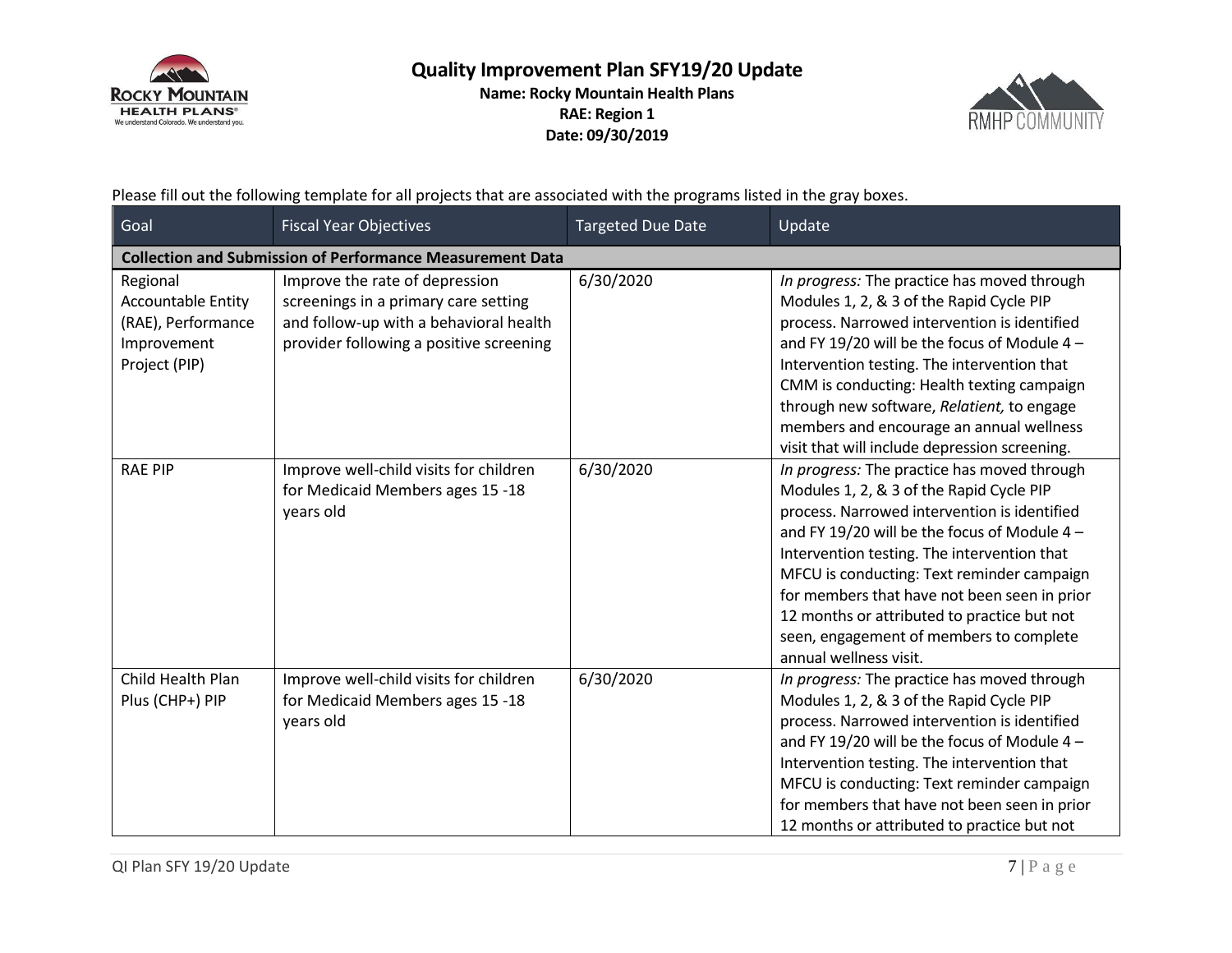



|                                                                        |                                                                                                                                                                                                              |                  | seen, engagement of members to complete<br>annual wellness visit.                                                                                                                                                                                                                                                                                                                                                                                                      |
|------------------------------------------------------------------------|--------------------------------------------------------------------------------------------------------------------------------------------------------------------------------------------------------------|------------------|------------------------------------------------------------------------------------------------------------------------------------------------------------------------------------------------------------------------------------------------------------------------------------------------------------------------------------------------------------------------------------------------------------------------------------------------------------------------|
| Prime PIP                                                              | Increase the percentage of adult Prime<br>Members who receive effective<br>pharmacotherapy for opioid use<br>disorder (OUD) or alcohol use disorder<br>(AUD) within 60 days of diagnosis of an<br>OUD or AUD | 6/30/2020        | In progress: The practice has moved through<br>Modules 1, 2, & 3 of the Rapid Cycle PIP<br>process. Narrowed intervention is identified<br>and FY 19/20 will be the focus of Module 4 -<br>Intervention testing. The intervention that FFP<br>is conducting: Peer and Family support<br>engagement through a new referral structure<br>and relationship with MSH to engage members<br>for a complete initiation of their MAT<br>treatment within 60 days of diagnosis. |
| <b>RAE Potentially</b><br><b>Avoidable Costs</b><br>Project (PAC) Plan | Develop a PAC project plan to decrease<br>avoidable health care costs for 3 of the<br>top 5 episodes of care.                                                                                                | <b>Fall 2019</b> | In progress: FY18/19 PAC plan completed -<br>the plan focused on Practice Transformation<br>and Care Coordination interventions for<br>Diabetes, Depression & Anxiety, and SUD.<br>FY19/20 PAC plan is beginning to be<br>developed.                                                                                                                                                                                                                                   |
| Key Performance<br>Indicators (KPIs)                                   | Support practices in intervention<br>development to improve health<br>outcomes in the identified measures<br>related to physical health under the<br>Accountable Care Collaborative.                         | Quarterly        | In progress: RMHP met 3 of 8 KPIs for Q1, 5 of<br>8 KPIs for Q2. Q3 and Q4 results are not<br>finalized.                                                                                                                                                                                                                                                                                                                                                               |
| <b>Behavioral Health</b><br>Incentive Program<br>(BHIP) measures       | Support CMCHs in intervention<br>development to improve health<br>outcomes in the identified measures<br>related to behavioral health under the<br>Accountable Care Collaborative.                           | Annual           | In progress: Intervention support is ongoing.<br>Annual Performance Rates are not finalized.                                                                                                                                                                                                                                                                                                                                                                           |
| <b>RAE Population</b><br><b>Health Plan</b>                            | Develop a population health reporting<br>template that allows us to meaningfully<br>assess our programs                                                                                                      | Quarterly        | In progress: Completed Q2 and Q3 report. Q4<br>report requirement was waived by the<br>Department.                                                                                                                                                                                                                                                                                                                                                                     |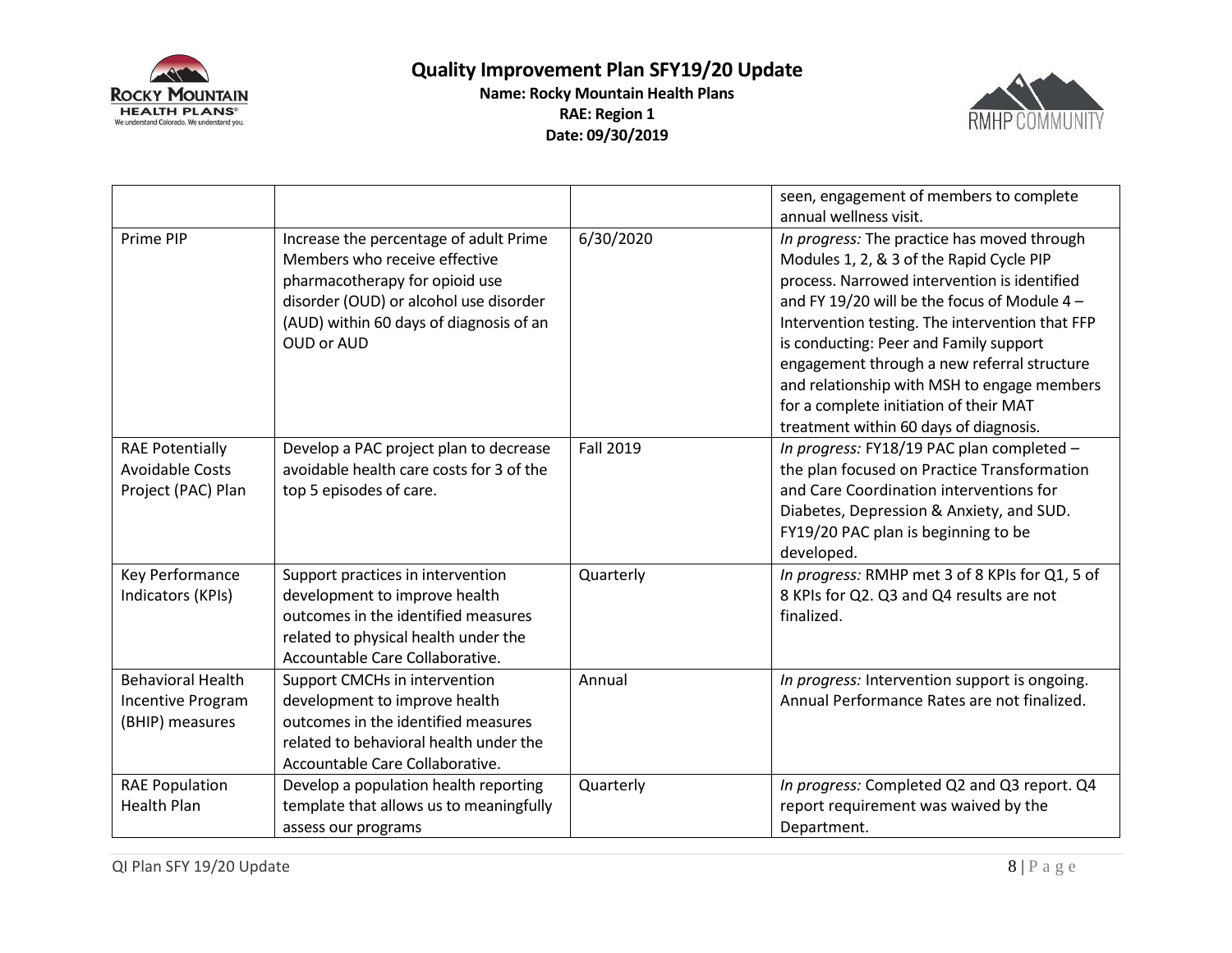



| <b>AHCM Program</b><br>Performance                                              | Evaluate screening volume, connection<br>to navigation and other relevant<br>program metrics to assess compliance<br>with CMS specifications                                                                                                                                             | Quarterly               | In progress: Up to date on quarterly<br>reporting. We are not in Year 3, Qtr 2.                                                                                                                                                                                                              |
|---------------------------------------------------------------------------------|------------------------------------------------------------------------------------------------------------------------------------------------------------------------------------------------------------------------------------------------------------------------------------------|-------------------------|----------------------------------------------------------------------------------------------------------------------------------------------------------------------------------------------------------------------------------------------------------------------------------------------|
| Population<br>Assessment                                                        | Conduct a system-wide population<br>assessment of the needs of our<br>population and the resources allocated<br>to address those needs                                                                                                                                                   | Annual, 6/1/2020        | In progress: 2017 and 2018 assessments are<br>complete. 2019 assessment will be completed<br>in Spring 2020.                                                                                                                                                                                 |
| Rocky Mountain<br><b>Health Plans Quality</b><br>Improvement<br>Program (RQUIP) | - Improve BH access to Members<br>with SUD related utilization<br>- Increase number of<br>members connected to a<br><b>PCMP</b><br>- Address members social<br>determinants of health<br>- Improve coordination of care to<br>address members with needs across<br>the domains of health | Completed/Discontinued. | Completed/Discontinued: This program was<br>sunset in June 2019.                                                                                                                                                                                                                             |
| <b>Member Experience of Care</b>                                                |                                                                                                                                                                                                                                                                                          |                         |                                                                                                                                                                                                                                                                                              |
| <b>Behavioral Health</b><br><b>Focus Groups</b>                                 | - Facilitate Member and Provider<br>focus groups throughout Region 1<br>regarding BH services<br>- Identify gaps in care and quality of<br>services                                                                                                                                      | Ongoing                 | In progress: Focus Groups Completed,<br><b>Executive Summary and Detailed Report</b><br>Completed (shared with stakeholders, HCPF,<br>DHS), Currently engaged in follow-up with<br>initial focus groups, After follow-ups will create<br>priorities and action items                         |
| Culturally<br><b>Competent Care</b><br><b>Provider Trainings</b>                | Offer disability competent care<br>trainings to our RAE provider network,<br>to enhance the experience of care for<br>members with disabilities                                                                                                                                          | Ongoing                 | In Progress: Continued offering disability<br>competent care trainings, facilitated by the<br>Colorado Cross- Disability Coalition (CCDC), to<br>our RAE provider network. The distribution of<br>our quarterly Provider Attributes surveys,<br>which includes questions about completion of |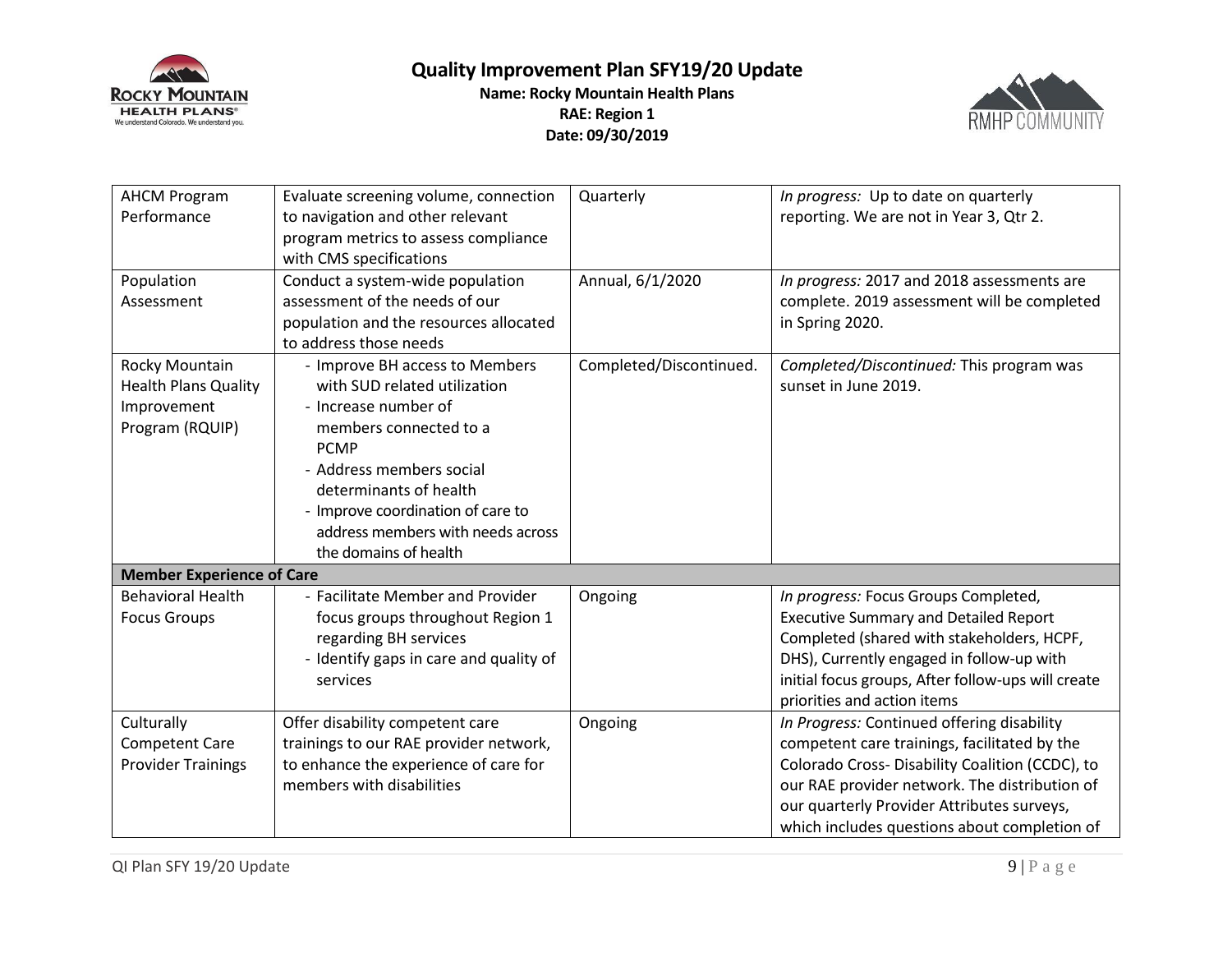



| <b>Provider Attributes</b><br><b>Survey Program</b>             | Collect in-depth information about the<br>Primary Care and Behavioral Health<br>Network to: identify gaps in care,<br>provide up-to-date information about<br>the network to Members, deliver                                                                                                                                                                                     | Quarterly | culturally competent and disability competent<br>care trainings, has generated interest.<br>In Progress: Surveys have been distributed to all<br>primary care providers, specialists, and<br>behavioral health providers in our network on a<br>quarterly basis beginning in November 2018.<br>We have developed a database that will allow |
|-----------------------------------------------------------------|-----------------------------------------------------------------------------------------------------------------------------------------------------------------------------------------------------------------------------------------------------------------------------------------------------------------------------------------------------------------------------------|-----------|---------------------------------------------------------------------------------------------------------------------------------------------------------------------------------------------------------------------------------------------------------------------------------------------------------------------------------------------|
|                                                                 | whole-person focused information to<br>Members about the Network and                                                                                                                                                                                                                                                                                                              |           | us to populate our print and online provider<br>directories with the data collected, and are in                                                                                                                                                                                                                                             |
|                                                                 | promote Member-choice                                                                                                                                                                                                                                                                                                                                                             |           | the process of developing that connection.                                                                                                                                                                                                                                                                                                  |
| <b>Under and Over Utilization of Services</b>                   |                                                                                                                                                                                                                                                                                                                                                                                   |           |                                                                                                                                                                                                                                                                                                                                             |
| Gaps in Care<br>Reporting                                       | Decrease service gap closures by:<br>- Reporting to Primary Care Practices<br>the need of services to Members<br>related diabetes care and breast<br>cancer screening.<br>- Sending Incentives and Educational<br>materials to Members with gaps in<br>care related to diabetes care breast<br>cancer screening, cervical cancer<br>screening, and adolescent well<br>care visits | Ongoing   | In progress:<br>- Annual reports delivered to providers to<br>inform gaps in care and practice<br>transformation processes. Sent to<br>practices October 2018.<br>- Member Incentives for gaps in care are<br>sent annually from July 2018 -June 2019                                                                                       |
| <b>Quality of Care Concerns</b>                                 |                                                                                                                                                                                                                                                                                                                                                                                   |           |                                                                                                                                                                                                                                                                                                                                             |
| <b>Behavioral Health</b><br><b>Quality Assurance</b><br>Program | Create and maintain quality assurance<br>processes to ensure quality of care<br>concerns are addressed and inform the<br><b>Behavioral Health network</b>                                                                                                                                                                                                                         | Ongoing   | In progress: Behavioral Health Provider Manual<br>updates in process, Distributed to BH Network<br>November 2019.<br>BH Network Chart Audits in process.                                                                                                                                                                                    |
| Quality of Care<br>Concerns Program                             | Develop and maintain a Quality of Care<br>Concern Reporting and Review Program<br>related to Physical Health Care (for                                                                                                                                                                                                                                                            | Ongoing   | In progress: Regular Quality of Care Concerns<br>reported and investigated. Policies &<br>Procedures being developed.                                                                                                                                                                                                                       |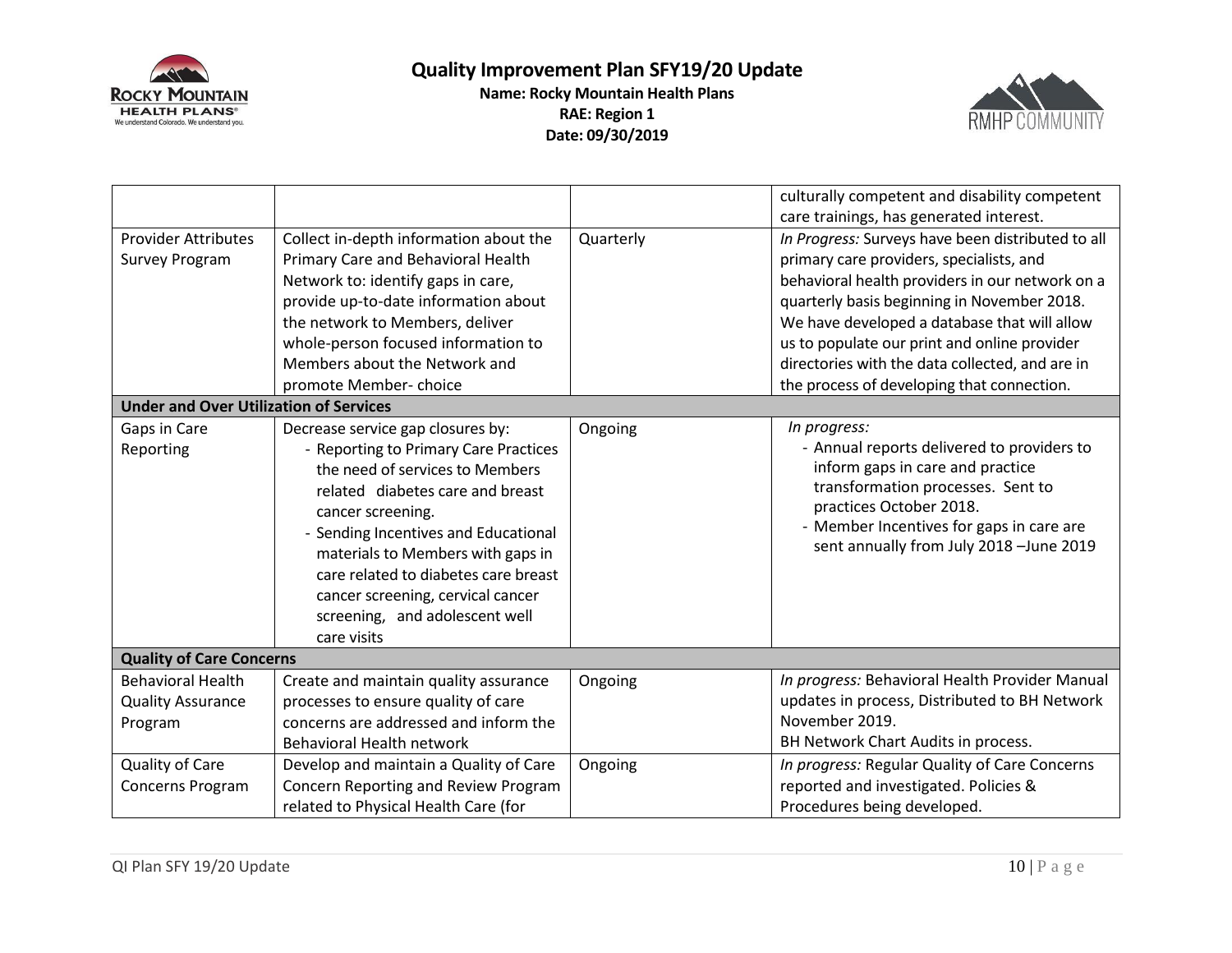



|                                                           | Prime Members) and Behavioral Health<br>Care (for all RAE Members)                                                                                                                                                                                                                                                                                                                                                                                                            |                                                |                                                                                                                                                                                                                                                                                                                                                                                                                                                                                                                                                                                  |  |
|-----------------------------------------------------------|-------------------------------------------------------------------------------------------------------------------------------------------------------------------------------------------------------------------------------------------------------------------------------------------------------------------------------------------------------------------------------------------------------------------------------------------------------------------------------|------------------------------------------------|----------------------------------------------------------------------------------------------------------------------------------------------------------------------------------------------------------------------------------------------------------------------------------------------------------------------------------------------------------------------------------------------------------------------------------------------------------------------------------------------------------------------------------------------------------------------------------|--|
| <b>External Quality Review</b>                            |                                                                                                                                                                                                                                                                                                                                                                                                                                                                               |                                                |                                                                                                                                                                                                                                                                                                                                                                                                                                                                                                                                                                                  |  |
| <b>Health Services</b><br><b>Advisory Group</b><br>(HSAG) | Annual Onsite Review for RAE and<br>Prime                                                                                                                                                                                                                                                                                                                                                                                                                                     | 1/29/2019, Next onsite<br>review is March 2020 | In progress: Site Review completed by HSAG<br>2/1/19. RAE-PRIME Final report received<br>4/18/19, CHP+ Final report received 4/5/19,<br>RAE-PRIME CAP accepted 6/7/19 and response<br>is due 9/7/19 and CHP+ CAP accepted 5/29/19<br>and response is due 8/29/19. In preparation for<br>FY19/20 Annual Compliance Audit as the onsite<br>review is March $3^{\text{rd}} - 5^{\text{th}}$ , 2020.                                                                                                                                                                                 |  |
|                                                           | <b>Advisory Committees and Learning Collaboratives</b>                                                                                                                                                                                                                                                                                                                                                                                                                        |                                                |                                                                                                                                                                                                                                                                                                                                                                                                                                                                                                                                                                                  |  |
| <b>Member Advisory</b><br>Councils (MACs)                 | 2019 objectives for the Western<br>Slope MAC include:<br>- Implement member engagement<br>metrics<br>- Place members on accountable<br>communities committees<br>- Continue local outreach events<br>- Outreach to tribes<br>2019 objectives for the Larimer County<br>MAC include:<br>- Continue Member outreach<br>activities<br>- Provided Education about<br><b>Behavioral Health Benefit</b><br>- Implement an enhanced process<br>for member material<br>testing/review | Quarterly / Every 2<br>months                  | In Progress: The Larimer County MAC meets<br>every other month and the Western Slope<br>MAC meets on a quarterly basis. Three MAC<br>members serve as voting members on the<br>Regional RAE Performance Improvement<br>Advisory Committee (PIAC). RMHP<br>implemented a recommendation made by the<br>Western Slope MAC to conduct focus groups<br>with providers and clients to determine what is<br>and is not working related to behavioral health<br>services and access. Implementation of an<br>enhanced process for member material review<br>and testing is in progress. |  |
| Deaf Advocacy                                             | 2019 objectives for the Bridging                                                                                                                                                                                                                                                                                                                                                                                                                                              | Every 2 months                                 | In Progress: The Larimer County and Western                                                                                                                                                                                                                                                                                                                                                                                                                                                                                                                                      |  |
| Groups                                                    | Communications groups include:                                                                                                                                                                                                                                                                                                                                                                                                                                                |                                                | Slope Bridging Communications groups                                                                                                                                                                                                                                                                                                                                                                                                                                                                                                                                             |  |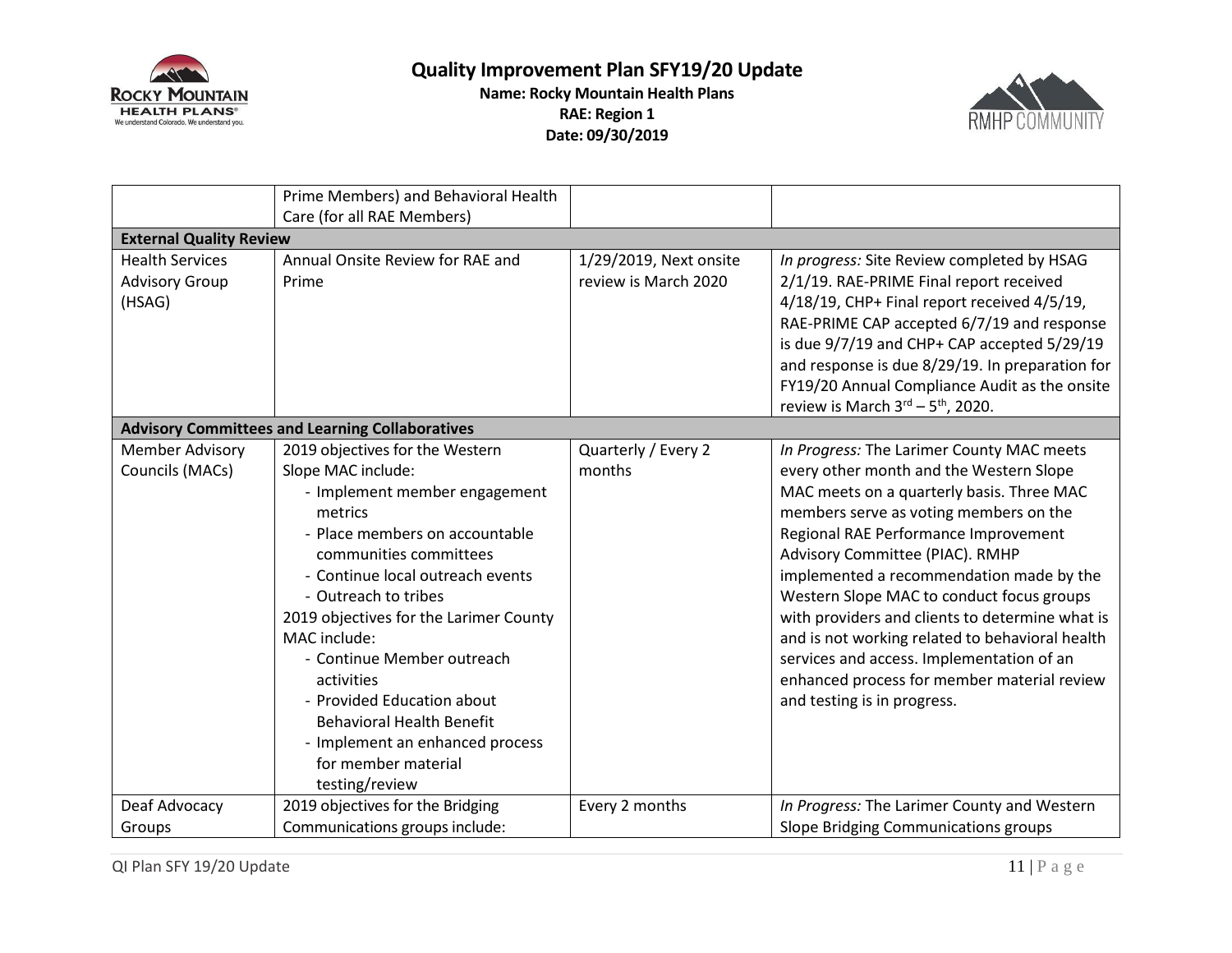

**Quality Improvement Plan SFY19/20 Update Name: Rocky Mountain Health Plans**

**RAE: Region 1 Date: 09/30/2019**



|                                                     | - Produce and distribute<br>provider video on Deaf<br>culture<br>- Facilitate a second Deaf<br>Access Conference on the<br>Western Slope<br>- Participate in Rural<br><b>Interpreting Services</b><br>Project Pilot (RISP) Advisory<br>Council<br>- Follow interpreter<br>legislation and advocate for<br>remote participation<br>opportunities<br>- Continue outreach to other<br>Deaf individuals about ACC<br>Phase II |           | typically meet every two months. Topics that<br>the groups have discussed include the Rural<br>Interpreting Services Pilot (RISP) project, a Deaf<br>Access Conference in Grand Junction, the<br>development of "Deaf appointment cards" to<br>help facilitate interpreter requests, and<br>development of a script for a provider training<br>video, in partnership with the Colorado<br>Commission for the Deaf, Hard of Hearing and<br>Deafblind and the Daylight Partnership<br>(Larimer County).     |
|-----------------------------------------------------|---------------------------------------------------------------------------------------------------------------------------------------------------------------------------------------------------------------------------------------------------------------------------------------------------------------------------------------------------------------------------------------------------------------------------|-----------|-----------------------------------------------------------------------------------------------------------------------------------------------------------------------------------------------------------------------------------------------------------------------------------------------------------------------------------------------------------------------------------------------------------------------------------------------------------------------------------------------------------|
| Program<br>Improvement<br><b>Advisory Committee</b> | Provide a structured<br>environment for diverse<br>community involvement and a<br>place where Members and their<br>family or caregivers can provide<br>feedback in a safe environment<br>in order to improve the services<br>that we provide as the Regional<br>Accountable Entity (RAE).<br>- Strengthen relationships<br>across Region 1<br>- Share information and<br>feedback                                         | Quarterly | In Progress: The Regional PIAC meets quarterly.<br>Topics include standing updates on the<br>Statewide PIAC, Reunion Health and Executive<br>Board, and Member Advisory Councils; Key<br>Performance Indicator and Behavioral Health<br>Incentive Measure outcomes data; and Voice<br>of the Consumer. Outcomes have included the<br>development and distribution of a RAE<br>governance map and an acronym guide,<br>prioritization of areas of focus for RMHP, and<br>increased hospital participation. |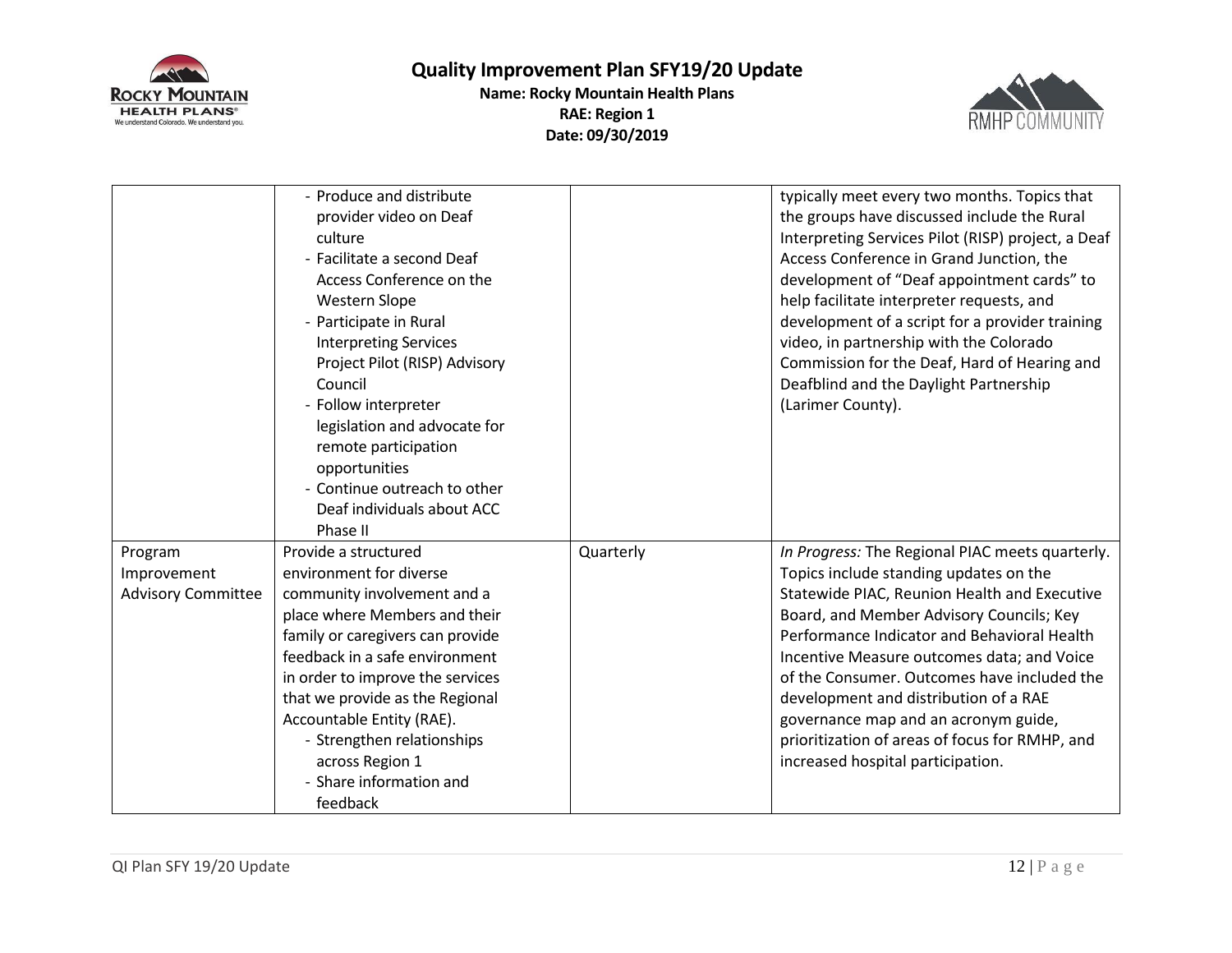



| <b>Value Based</b><br><b>Contracting Office</b><br>Hours | - Collaboratively develop<br>solution to critical health<br>issues<br>- Prioritize work as the<br>Regional Accountable Entity<br>Improve Network Performance<br>through ongoing provider<br>education and learning<br>collaboration | Monthly           | In Progress: Each month, RMHP's Practice<br>Transformation team facilitates a Value-Based<br>Contracting Office Hours webinar for our<br>provider network to learn about relevant topics<br>and ask questions. Each month the series<br>rotates between the following three initiatives:<br>RAE, Prime and CPC+. Examples of topics<br>covered at the RAE-focused webinars include<br>attribution, short-term behavioral health<br>services in the primary care setting, a<br>demonstration of the CareNow telehealth<br>platform, KPIs, and the Alternative Payment<br>Model (APM). |
|----------------------------------------------------------|-------------------------------------------------------------------------------------------------------------------------------------------------------------------------------------------------------------------------------------|-------------------|--------------------------------------------------------------------------------------------------------------------------------------------------------------------------------------------------------------------------------------------------------------------------------------------------------------------------------------------------------------------------------------------------------------------------------------------------------------------------------------------------------------------------------------------------------------------------------------|
| <b>Quality and Compliance Monitoring</b>                 |                                                                                                                                                                                                                                     |                   |                                                                                                                                                                                                                                                                                                                                                                                                                                                                                                                                                                                      |
| Network Adequacy<br><b>Validation Audit</b>              | Network Adequacy Validation<br>Audit (NAV)-- Prime, CHP+ and<br><b>RAE</b>                                                                                                                                                          | January 2019      | Completed: Information delivered to<br>Department in Feb. 2019.                                                                                                                                                                                                                                                                                                                                                                                                                                                                                                                      |
| <b>RMHP Prime FY</b><br>18/19 412 Audit                  | 2018-2019 412 Audit of Prime<br>encounter data quality and to<br>assure alignment with medical<br>records: Record review in<br>process                                                                                              | <b>March 2019</b> | Completed: Final results posted on Department<br>website.                                                                                                                                                                                                                                                                                                                                                                                                                                                                                                                            |
| <b>Information Systems</b><br>Review                     | Information Systems (IS) Review<br>(Formerly BHRR- Behavioral Health                                                                                                                                                                | February 2019     | Completed: Submitted.                                                                                                                                                                                                                                                                                                                                                                                                                                                                                                                                                                |